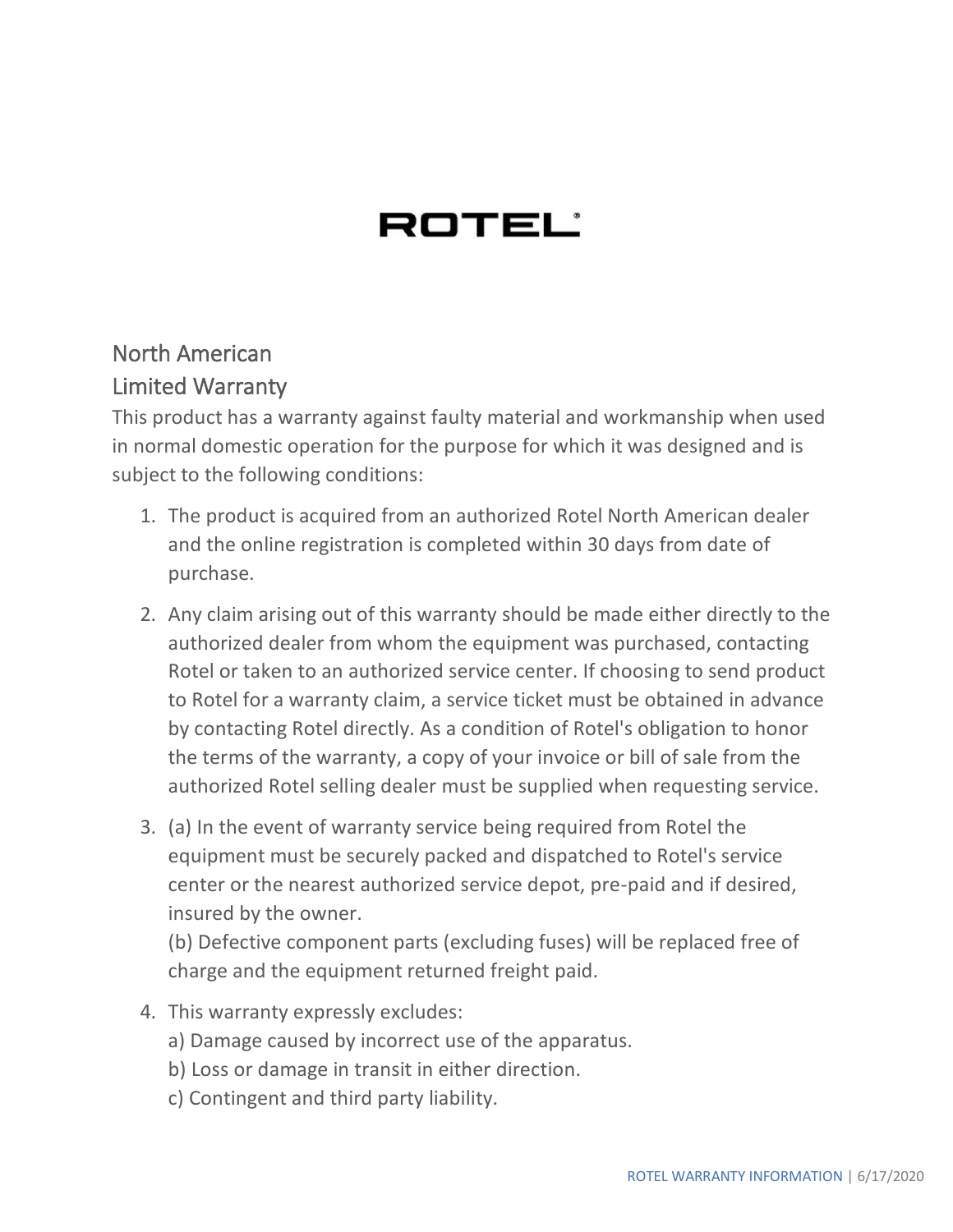- 5. Any service modification or alteration carried out by any person other than the authorized representative of Rotel or their appointed agents renders this warranty invalid.
- 6. No alteration or variation of the warranty will be recognized.
- 7. This warranty is not transferable.

## WARRANTY PERIOD

| Model                           | Parts   | Labor   |
|---------------------------------|---------|---------|
| <b>Integrated Amplifiers</b>    | 5 years | 5 years |
| <b>Pre Amplifiers</b>           | 5 years | 5 years |
| <b>Power Amplifiers</b>         | 5 years | 5 years |
| <b>Multi Channel Amplifiers</b> | 5 years | 5 years |
| Receivers                       | 5 years | 5 years |
| Tuners                          | 5 years | 5 years |
| <b>Compact Disc Players</b>     | 2 years | 2 years |
| <b>DVD Players</b>              | 2 years | 2 years |
| Accessories                     | 5 years | 5 years |
| Remotes                         | 1 year  | 1 year  |